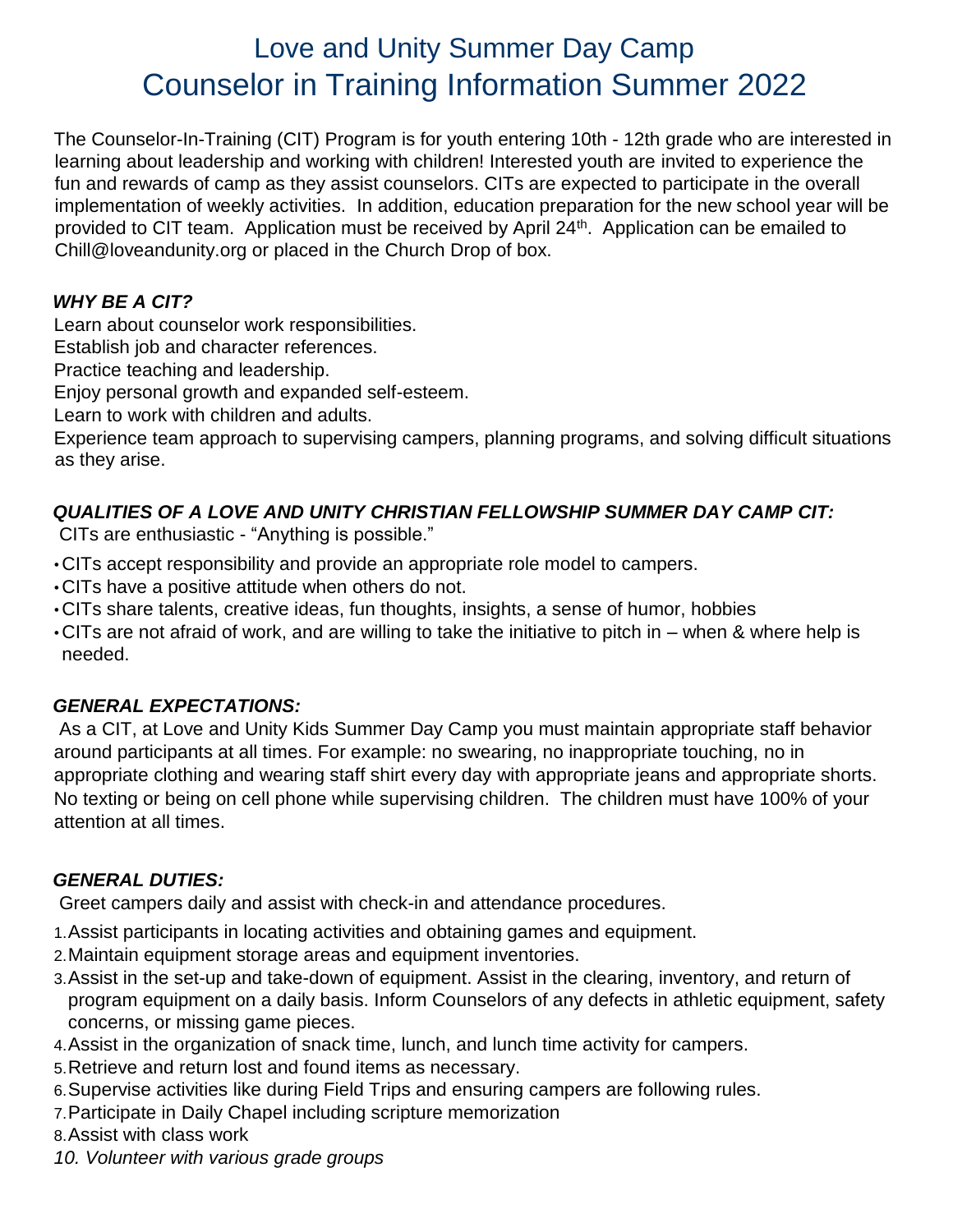#### *DRESS CODE:*

**ALL CITs will wear staff shirt every day.** All clothing shall be neat, clean, and acceptable in appearance and shall be worn within the bounds of decency and good taste as appropriate for Day camp events. Excessively ripped or tight jeans and shorts are PROHIBITED., clothing which advertises gang symbols or affiliation, and clothing which allows undergarments to be exposed is

PROHIBITED. Items of clothing which expose bare midriffs, bare chests, undergarments, or that are transparent (see- through) are prohibited. Tank tops are permitted at pool or beach activities. Please be advised that spaghetti straps, shirts which expose a bare back, halter tops, tube tops, short shorts, short skirts and short dresses are prohibited. Shorts/skirts must extend to end of the MIDDLE FINGER OF THE FINGERTIPS when hands are placed at sides.

There must be no skin showing between the top of pants and the bottom of shirts while standing or sitting. Due to the active nature of our day, no flip flops or sandals without front and back straps will be allowed, may have exceptions on water days and water park days. Tennis shoes and water shoes are highly recommended as your campers will participate in recreational play.

#### **Swimming (For all water recreation):**

Swimsuits for boys: Swim trunks only. No shorts, cut-off pants, or Speedos permitted.

Swimsuits for girls: **No bikinis.** One-piece suits are ONLY permitted. A tank top and shorts are not permitted for any water recreation. Swimsuits may only be worn during field trip water activities. Water shoes are recommended for water days and water park days, beach.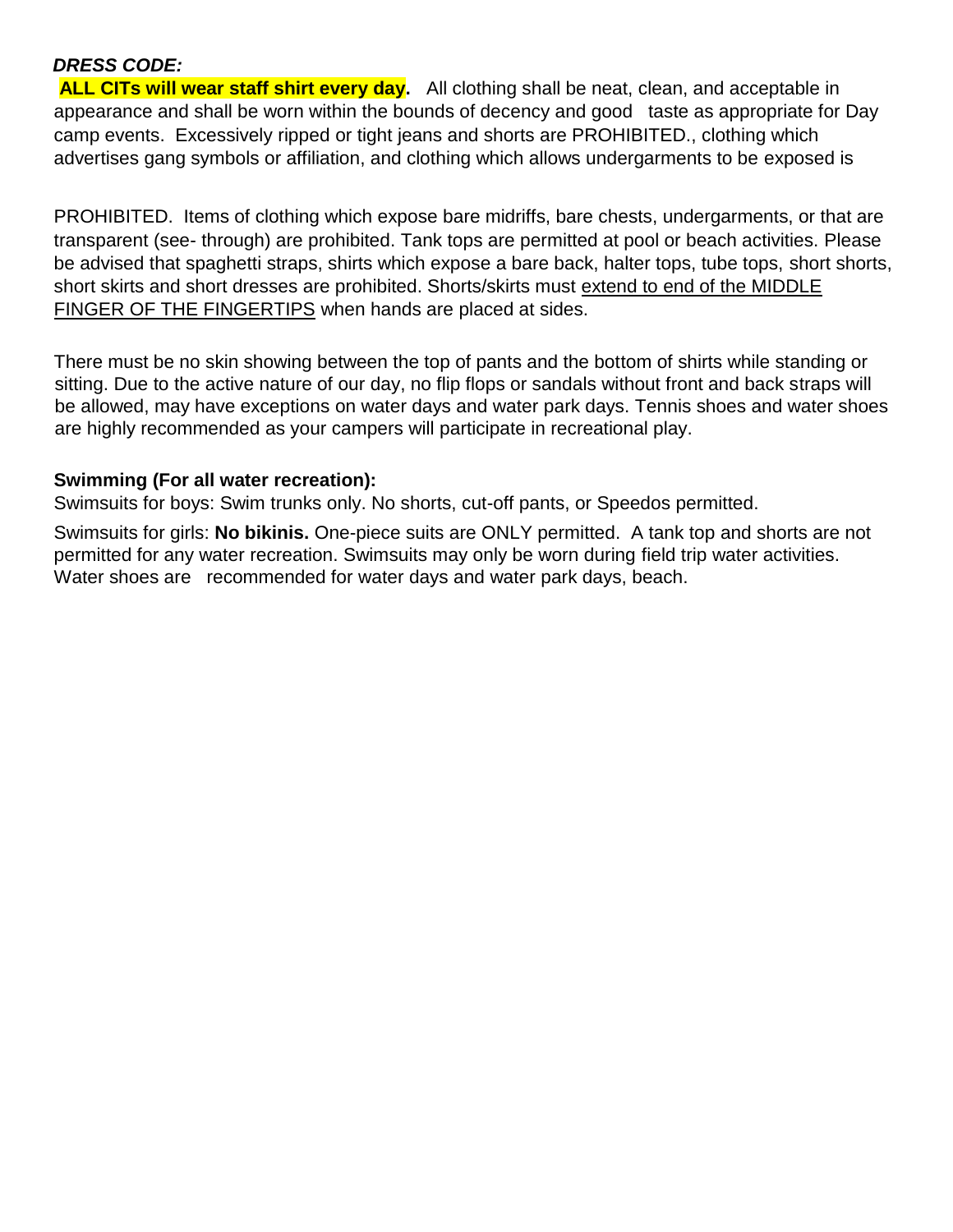## Love and Unity Summer Day Camp Counselor in Training Application Summer 2022

|                                                                                                                                  | City                                                                             | Zip |  |  |  |
|----------------------------------------------------------------------------------------------------------------------------------|----------------------------------------------------------------------------------|-----|--|--|--|
| Parent's<br>Information:                                                                                                         |                                                                                  |     |  |  |  |
| Mother/Guardian Name _____________________________Work phone____________________                                                 |                                                                                  |     |  |  |  |
|                                                                                                                                  |                                                                                  |     |  |  |  |
|                                                                                                                                  | Father/Guardian Name____________________________Work phone _____________________ |     |  |  |  |
|                                                                                                                                  |                                                                                  |     |  |  |  |
| Is your family a member of Love and Unity Christian Fellowship?                                                                  |                                                                                  |     |  |  |  |
| Have you ever been a CIT? If so, where?<br>,我们也不能在这里的人,我们也不能在这里的人,我们也不能在这里的人,我们也不能在这里的人,我们也不能在这里的人,我们也不能在这里的人,我们也不能在这里的人,我们也     |                                                                                  |     |  |  |  |
| Do you participate in Youth Group or Rites of Passage, Christian Education Class? If so, what?                                   |                                                                                  |     |  |  |  |
| Do you participate in serving on a youth team choir, usher or greeter?                                                           |                                                                                  |     |  |  |  |
| Extracurricular Activities - Please list any sports, clubs or hobbies you enjoy participating in, including<br>leadership roles: |                                                                                  |     |  |  |  |

Please list any awards/honors you have received: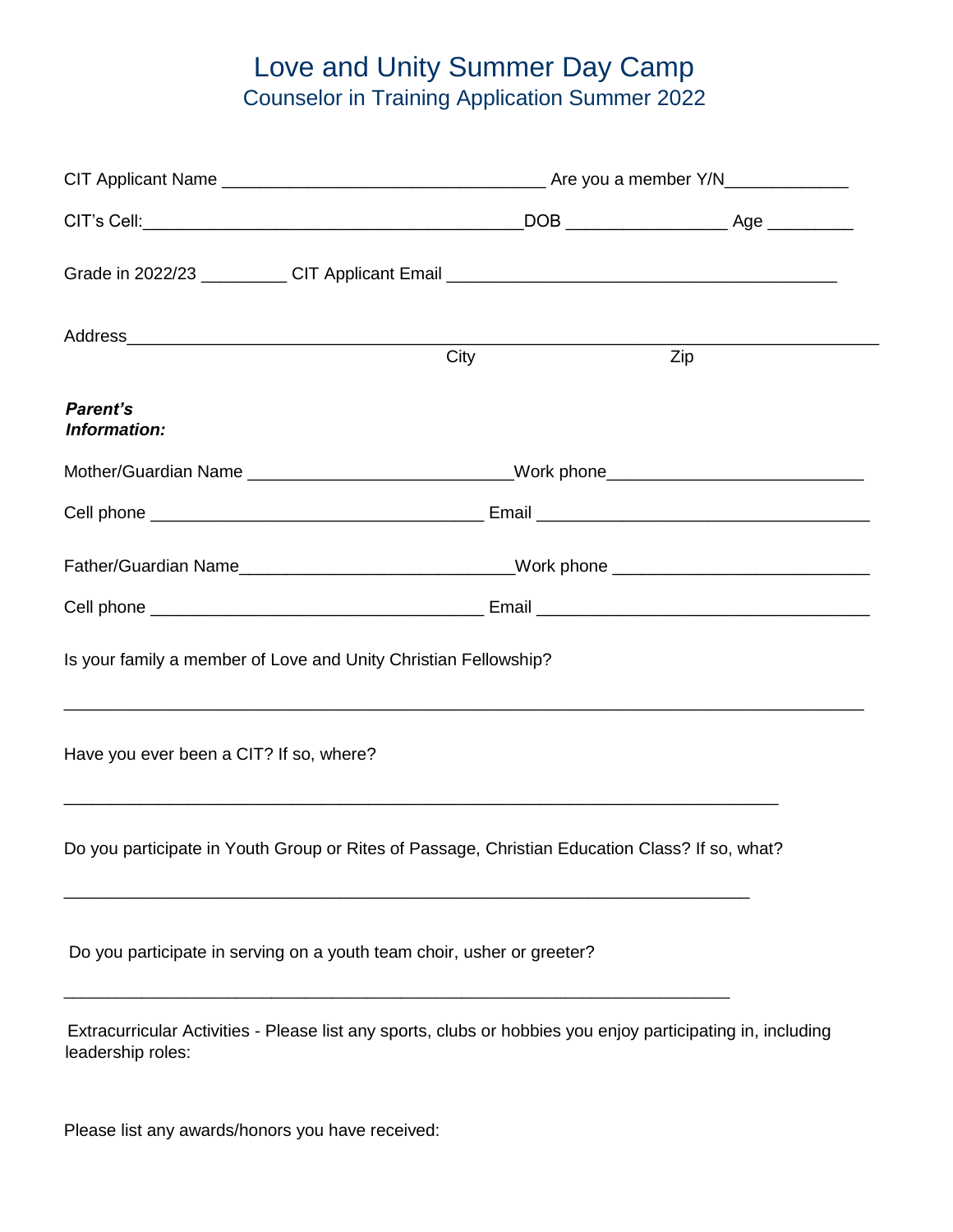What are the top five things at which you are the best?

Describe your experience with children and give ages:

Please list any summer camps you have attended:

Describe any jobs, personal experiences or volunteer opportunities that would make you an effective CIT:

Why do you want to be a CIT?

What is your greatest desire to learn as a CIT?

Why should we accept you as a CIT?

Have you accepted Christ as your Lord and Savior?

Will this CIT position allow you to earn Community Service hours?

### **Please circle which weeks you are able to be present and serve as a CIT for 8 hours a day?**

| Week 1     | Week 2      | Week 3      | Week 4   | Week 5     | Week 6     | Week 7     | Week 8   | Week 9    |
|------------|-------------|-------------|----------|------------|------------|------------|----------|-----------|
| 6/13-17/22 | 6/20 -24/22 | 6/27-7/1/22 | 7/4-8/22 | 7/11-15/22 | 7/18-22/22 | 7/25-29/22 | 8/1-5/22 | 8/8-12/22 |
|            |             |             |          |            |            |            |          |           |

**If you are only available to serve on particular days of the week, please provide information?** 

-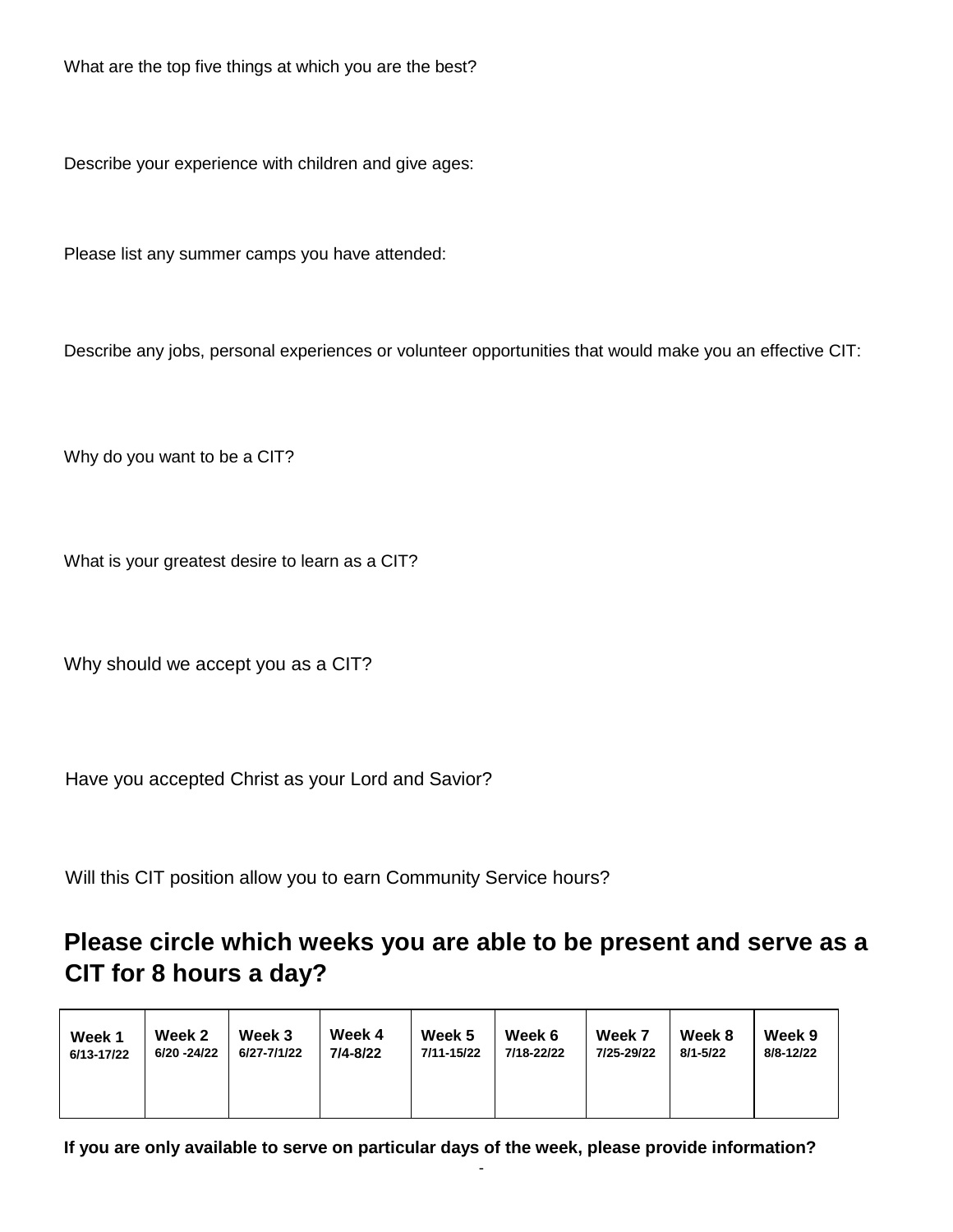In the following list put a numeral "1" before those activities in which you feel confident enough to organize and teach. Put a "2" next to those activities in which you can assist in teaching and a "3" for hobbies you participate in. Leave blank those you are unfamiliar with.

| <b>ARTS AND CRAFTS</b>                  | <b>SPORTS</b>       | <b>PERFORMING ARTS</b> |  |  |
|-----------------------------------------|---------------------|------------------------|--|--|
| Ceramics                                | Badminton           | __ Praise Dancing      |  |  |
| _ Jewelry                               | Basketball          | __ Theater/Drama       |  |  |
| Sculpture                               | Baseball            | __ Play Writing        |  |  |
| _Sketching                              | ___ Frisbee         | __ Video               |  |  |
| Painting                                | __Golf              | __ Song Leading        |  |  |
| _ Mosaic                                | __ Soccer           | ___ Solo Singing       |  |  |
| _Lanyard Craft                          | __ Softball         | ___ Story Telling      |  |  |
| _ Wearable Art                          | __Tennis            | __ Sign Language       |  |  |
|                                         | __ Volleyball       | __ Musical Instrument  |  |  |
|                                         | __ Track and Field  | __ Speech              |  |  |
|                                         | __ Hiking           |                        |  |  |
|                                         | Aerobics            |                        |  |  |
|                                         | __ Fitness Training |                        |  |  |
|                                         |                     |                        |  |  |
|                                         |                     |                        |  |  |
| School Subject you do practically well: |                     |                        |  |  |
|                                         |                     |                        |  |  |
|                                         |                     |                        |  |  |
|                                         |                     |                        |  |  |
|                                         |                     |                        |  |  |
| <b>Student Print Name</b>               |                     | Signature              |  |  |
|                                         |                     |                        |  |  |
| <b>Parent Print Name</b>                |                     | Signature              |  |  |
|                                         |                     |                        |  |  |

Thank you for submitting your CIT application. If you have any questions or need more information, please contact Love and Unity office contacts